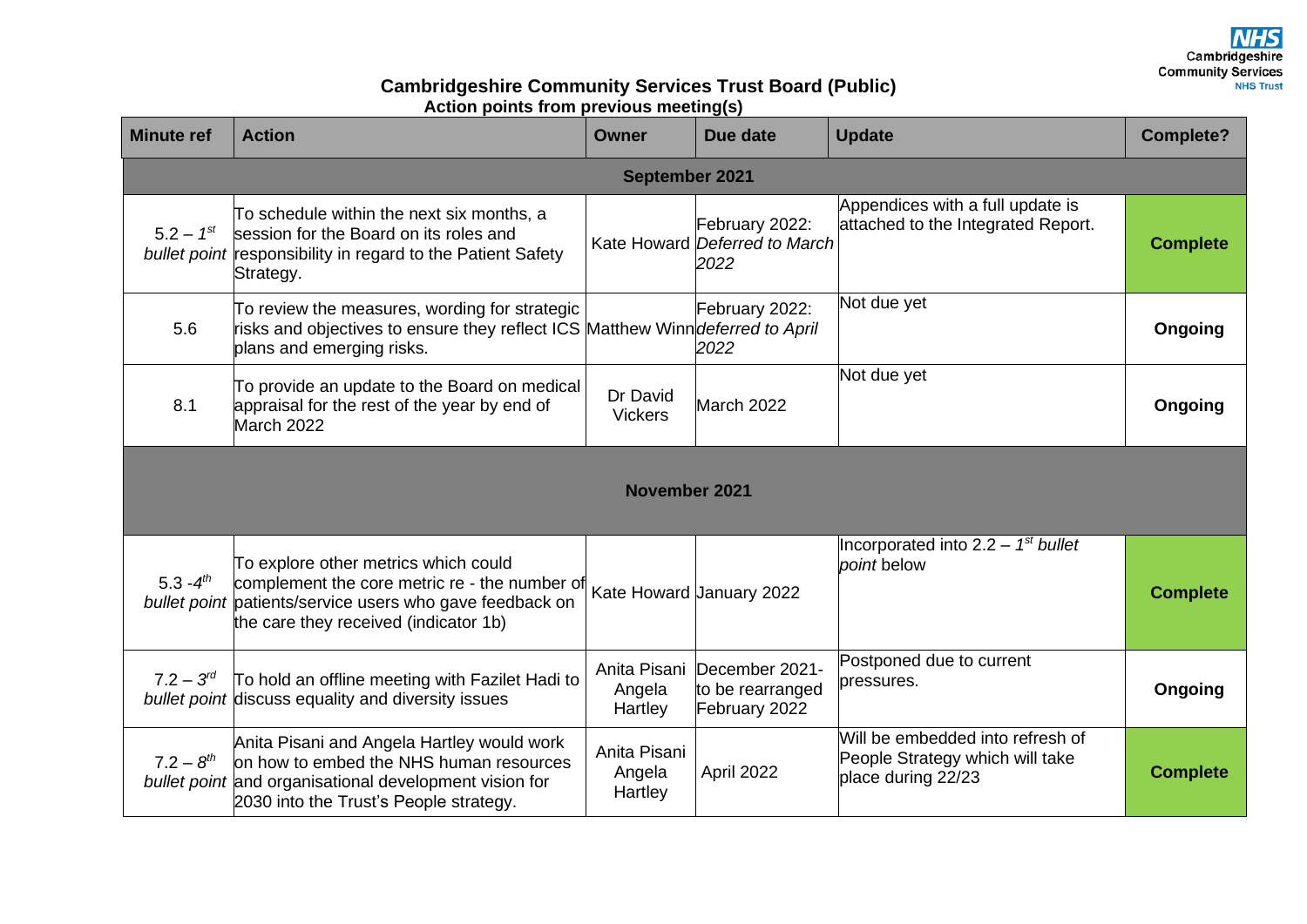| January 2022                    |                                                                                                                                                                                                                                                                                                   |                          |                          |                                                                                                                                                                                                                                                                                                 |                 |  |
|---------------------------------|---------------------------------------------------------------------------------------------------------------------------------------------------------------------------------------------------------------------------------------------------------------------------------------------------|--------------------------|--------------------------|-------------------------------------------------------------------------------------------------------------------------------------------------------------------------------------------------------------------------------------------------------------------------------------------------|-----------------|--|
| $2.2 - 1^{st}$                  | To incorporate into the next Integrated<br>Governance Report, other methods for<br>bullet point gaining feedback and using patients'<br>experience.                                                                                                                                               | Kate Howard March 2022   |                          | Identified within the Integrated<br>Governance Report                                                                                                                                                                                                                                           | <b>Complete</b> |  |
| $2.2 - 2^{nd}$<br>bullet point  | To bring an update on the Trust indicators<br>relating to the Trust's four objectives to the<br>Board in March 2022.                                                                                                                                                                              | Anita Pisani March 2022  |                          | Incorporated into March Private<br>Board meeting.                                                                                                                                                                                                                                               | <b>Complete</b> |  |
| $2.2 - 3rd^{t}$<br>bullet point | To ensure there was an opportunity for the<br>Board to comment and feedback into the final<br>Green Plan prior to submission.                                                                                                                                                                     | Mark Robbins March 2022  |                          | Incorporated into March 2022<br>Board meeting.                                                                                                                                                                                                                                                  | <b>Complete</b> |  |
| $3.2 - 5^{th}$                  | At the end of the Integrated Governance<br>Report Board discussion, the Board would<br>confirm whether the BAF was an accurate<br>bullet point reflection of the Strategic risks currently facing<br>the Trust and whether there were any risks<br>which needed to be added to the risk register. |                          | Matthew WinnJanuary 2022 | Following the Integrated<br>Governance report discussion, the<br>Board were assured that the Board<br>Assurance Framework was an<br>accurate reflection of the strategic<br>risks currently facing the Trust and<br>were assured that there was<br>mitigation in place to address the<br>risks. | <b>Complete</b> |  |
| $3.3 - 2^{nd}$                  | On behalf of the Board, Matthew Winn to send<br>a thank you message to all staff for their<br>bullet point contribution to the large-scale vaccination<br>programme.                                                                                                                              |                          | Matthew WinnUanuary 2022 | Incorporated into Communications<br>Cascade                                                                                                                                                                                                                                                     | <b>Complete</b> |  |
| $3.3 - 5^{th}$<br>bullet point  | To update the Appendix A of the CEO's report<br>and re-circulate the updated version to the<br>Board.                                                                                                                                                                                             | Rachel<br><b>Hawkins</b> | January 2022             | The updated version was<br>circulated to the Board on 26 <sup>th</sup><br>January 2022.                                                                                                                                                                                                         | <b>Complete</b> |  |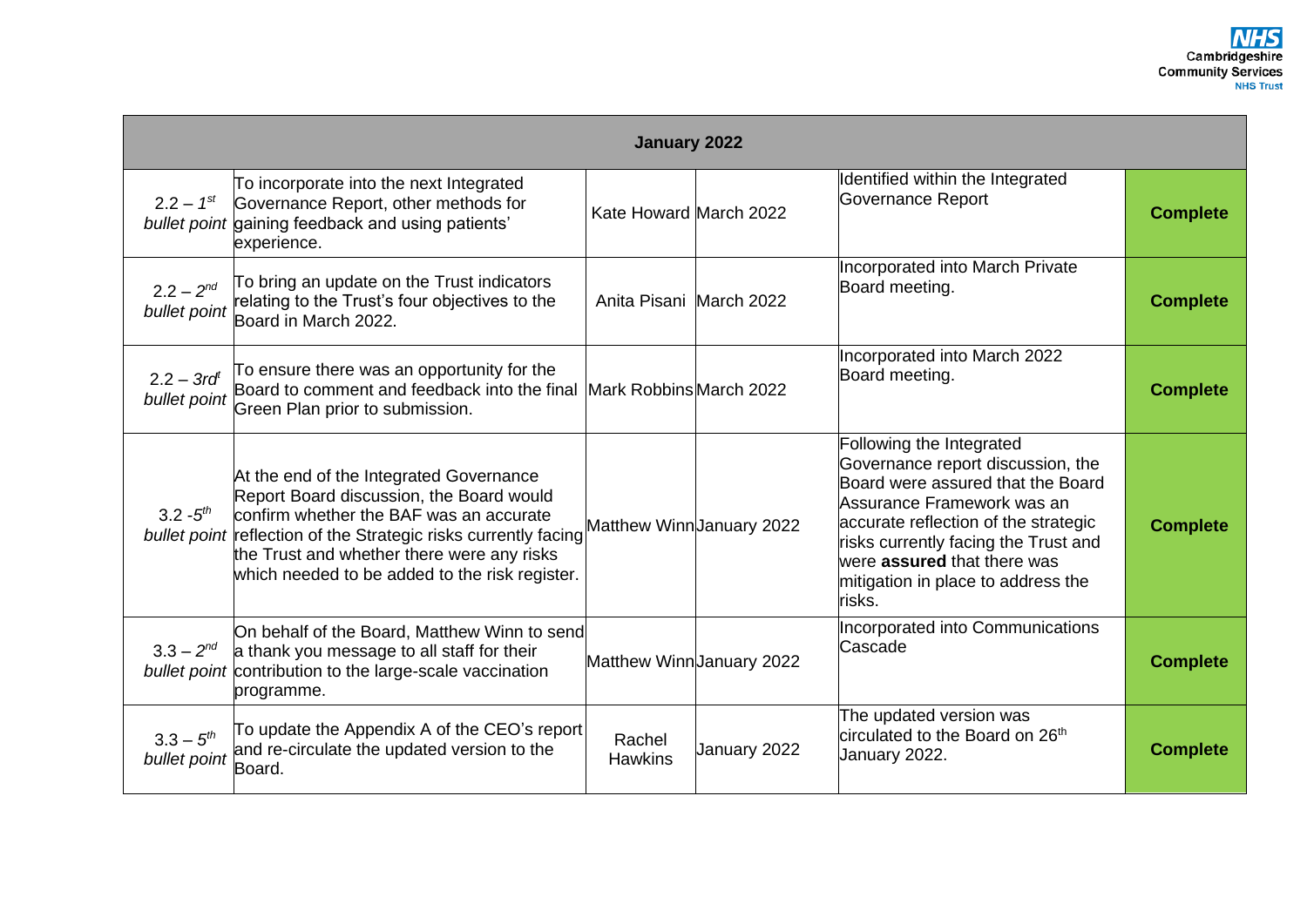| $4.3 - 1^{st}$                 | To ensure that relevant equality objectives<br>boxes were ticked on the report cover and<br>bullet point explained how the report supported<br>achievement of the objectives.    | Mercy<br>Kusotera/<br>Rachel<br><b>Hawkins</b> | January 2022               | Incorporated into Committees and<br>Board reports.                                                                                                                            | <b>Complete</b> |
|--------------------------------|----------------------------------------------------------------------------------------------------------------------------------------------------------------------------------|------------------------------------------------|----------------------------|-------------------------------------------------------------------------------------------------------------------------------------------------------------------------------|-----------------|
| $4.3 - 3^{rd}$                 | To ensure that during March COB meetings<br>there was a discussion on the need to<br>bullet point manage waiting lists with the staff resource<br>required.                      | <b>COBs Chairs March 2022</b>                  |                            | Incorporated into integrated<br>governance report in March 2022<br><b>Clinical Operational Boards</b>                                                                         | <b>Complete</b> |
| $4.3 - 4^{th}$                 | To ensure the table detailing measures for<br>bullet point achieving objectives for 2021-22 was updated                                                                          | Kate Howard March 2022                         |                            | Updated within March 2022<br>Integrated Governance Report                                                                                                                     | <b>Complete</b> |
| $4.3 - 5th$                    | The next Integrated Governance Report to<br>include progress against the Trust equality<br>bullet point delivery objectives (i) two for service users (ii)<br>two for workforce. | Anita Pisani March 2022                        |                            | Incorporated into the Integrated<br>Governance Report.                                                                                                                        | <b>Complete</b> |
| $4.3 - 9^{th}$<br>bullet point | Karen Mason, on behalf of the Board to write<br>a thank you letter to Luton Healthy Child<br>Programme service.                                                                  |                                                | Karen Mason January 2022   | Two letters sent (to current leads<br>and previous lead who has since<br>retired)                                                                                             | <b>Complete</b> |
| 4.4 - $2^{nd}$                 | To present 2021/22 staff survey results to the<br>bullet point Board in March 2022.                                                                                              | Anita Pisani May 2022                          |                            | Results embargoed until 30 March<br>2022. Results will be presented in<br>May 2022 public board meeting.<br>Highlights to be shared in Private<br>Board meeting - March 2022. | Not due yet     |
| 4.10                           | To follow up on feedback on iCaSH<br><b>Operational and Performance Board</b><br>discussion on two deaths relating to iCaSH<br><b>Services</b>                                   |                                                | David Vickers January 2022 |                                                                                                                                                                               |                 |